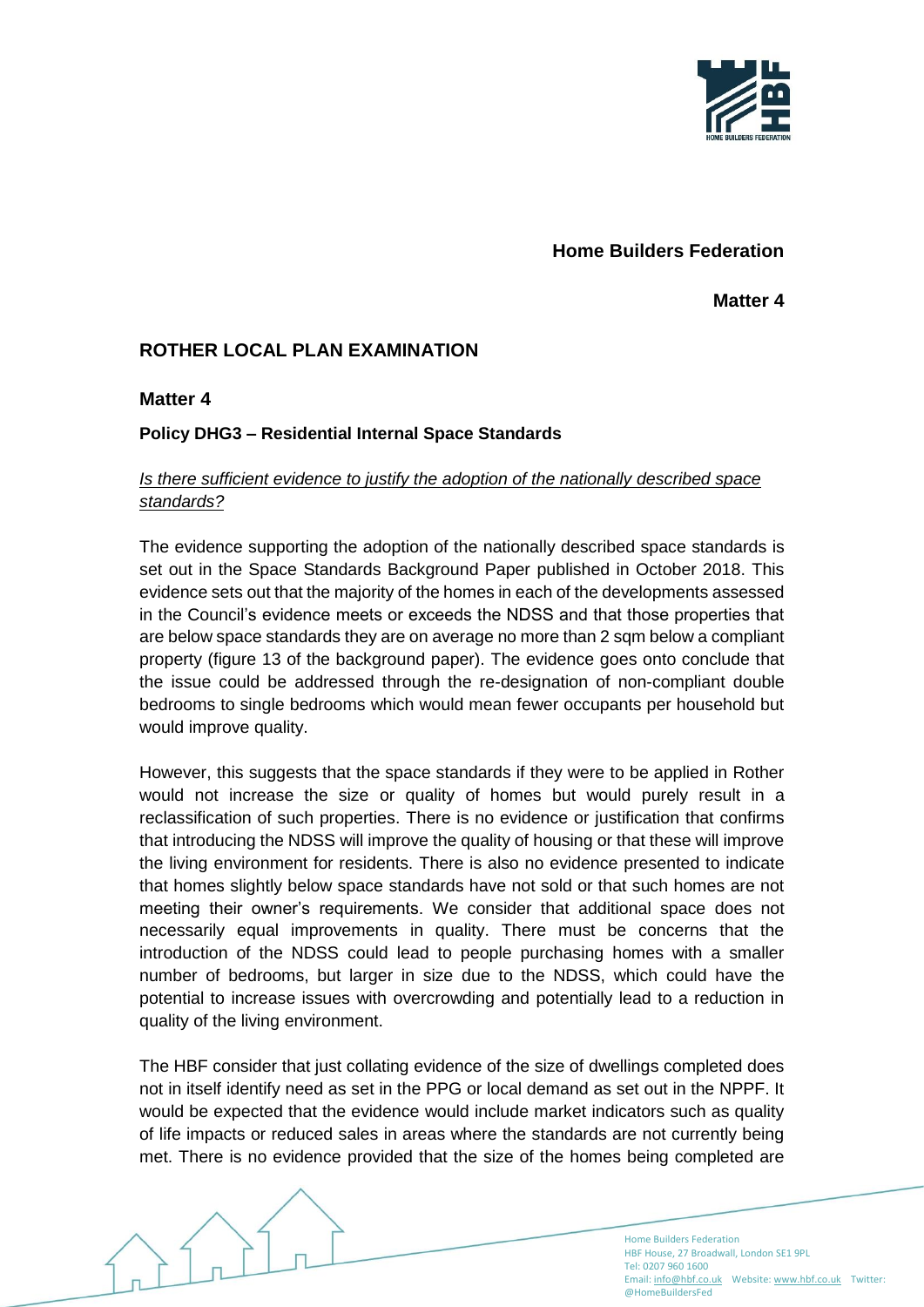considered inappropriate by those purchasing them or that these homes are struggling to be sold in comparison to homes that do meet the standards.

The HBF in partnership with NHBC undertake a Customer Satisfaction Survey annually to determine the star rating to be given to individual home builders. This is an independently verified survey and regularly demonstrates that new home buyers would buy a new build home again and would recommend their homes builder to a friend. The results of the 2016/17, the most up to date information available, asked how satisfied or dissatisfied the buyer was with the internal design of their new home, 92% of those who responded were either fairly satisfied (28%) or very satisfied (64%). This does not appear to suggest there are significant number of new home buyers looking for different layouts or home sizes to that currently being provided.

We consider that standards can, in some instances, have a negative impact upon viability, increase affordability issues and reduce customer choice. This could lead to a reduction in housing delivery, and potentially reduce the quality of life for some residents. In terms of choice some developers will provide entry level two, three and four-bedroom properties which may not meet the optional nationally described space standards but are required to ensure that those on lower incomes can afford a property which has their required number of bedrooms. Essentially it could mean that those families requiring a higher number of bedrooms will have to pay more for a larger home. The industry knows its customers and what they want, our members would not sell homes below the enhanced standard size if they did not appeal to the market.

#### *Recommendation*

We do not consider that this policy is required, it is considered that local needs can be met without the introduction of the nationally described space standards. However, if the policy is considered to be justified, we would suggest that the policy is made more flexible to allow for support development schemes including smaller well-designed homes where it is required to make a development viable and deliverable. We would suggest the following amendment to policy DHG3:

*"The Council adopts the Government's nationally-described space standard.*

*All new dwellings (including changes of use and houses converted into flats) should provide adequate minimum internal space in line with the standard.*

*The Council will consider developments including dwellings below space standards where these are well designed or are required to ensure the viability of the development."*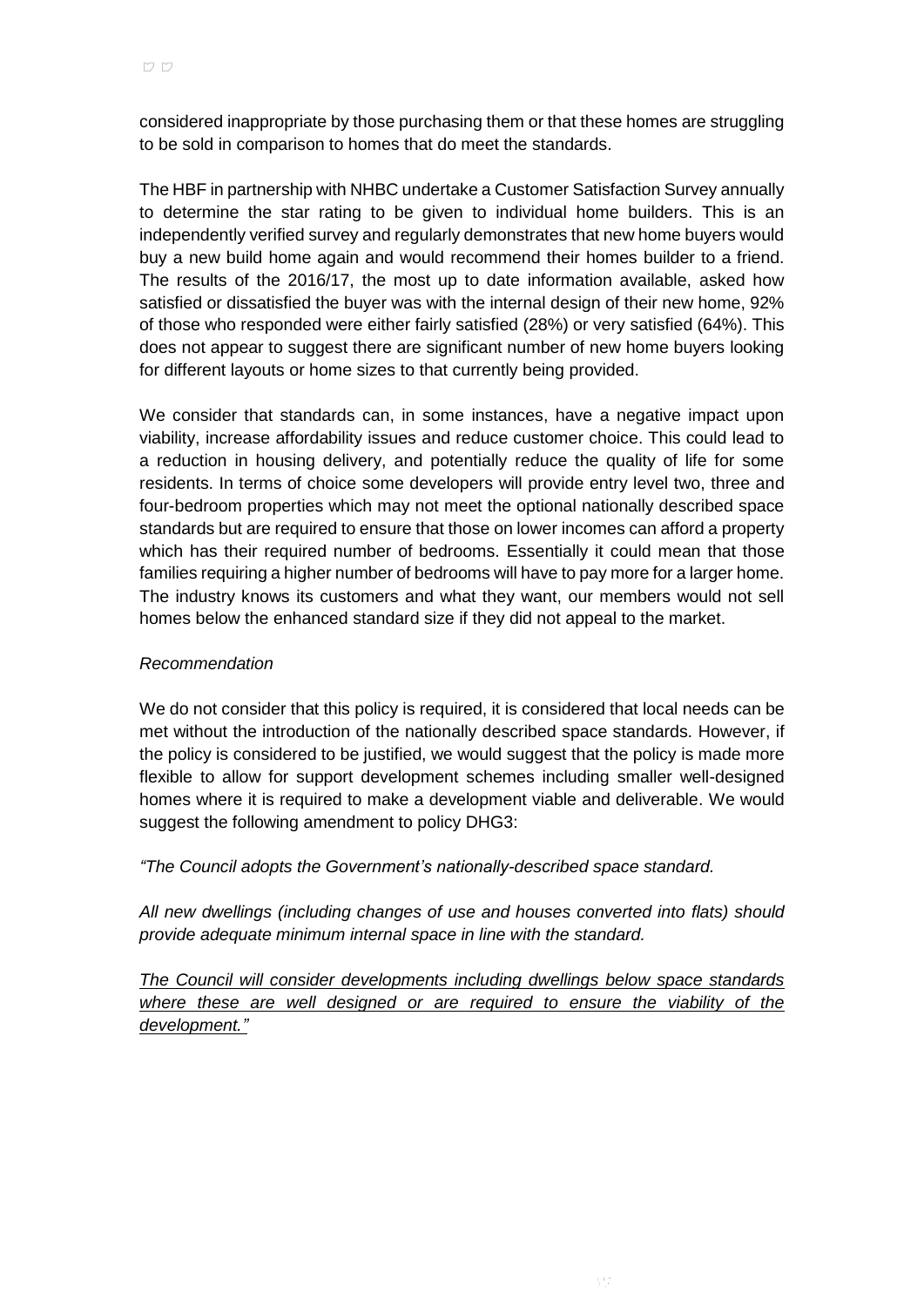#### **DHG4 Accessible and adaptable homes**

### *Is there sufficient evidence to justify the requirement for all dwellings to meet category M4(2) – accessible and adaptable dwellings?*

PPG (ID 56-07) identifies the type of evidence required to introduce a policy for accessible and adaptable homes, including the likely future need; the size, location, type and quality of dwellings needed; the accessibility and adaptability of the existing stock; how the needs vary across different housing tenures; and the overall viability. Whilst the Council have provided evidence showing, for example, that there is an ageing population and that just over 10% of the population have their day to day activities limited a lot by a long-term health problem or disability, we do not consider this justification for all homes to be built to part M4(2). We would suggest that a proportional requirement would be more appropriate based on the evidence presented by the Council.

A more proportional response to accessible and adaptable housing is also supported by evidence from the English Home Survey which examined the need for adaptations in 2014/15<sup>1</sup>. This study noted that 9% of all households in England had one or more people with a long-term limiting disability that required adaptations to their home and that this had not changed since 2011-12. The survey also found that in 2014-15, 81% of households that required adaptations in their home, due to their long-term limiting disability, felt their current home was suitable for their needs. The study also indicated that those over 65 that required an adaptation to their home were more likely to consider their home suitable for their needs. So, whilst there is an ageing population there may not be a consequential increase in the need for adaptations or more adaptable homes. Many older people are evidently able to adapt their existing homes to meet their needs or find suitable alternative accommodation. A new home built to the mandatory M4(1) standard will therefore be likely to offer sufficient accessibility for the rest of their lives and as such to require all new homes to comply with Part M4(2) is disproportionate to the likely need within the plan period.

The evidence indicates that for the majority of people over 65 homes built to the mandatory standard (M4(1) will be sufficient to meet their needs throughout their lives. According to Part M of the Building Regulations meeting M4(1) will ensure reasonable provision for most people, including wheelchair users, to approach and enter the dwelling and to access habitable rooms and sanitary facilities on the entrance storey. As such these standards are likely to be suitable for the significant majority of people as they get older. This level of accessibility is considered by Government to be sufficient for the majority of people regardless of their age and which is one of the reasons why the Government required this standard to be applied on the basis of needs rather than introducing it as a mandatory element of the building regulations.

l

<sup>1</sup>[https://assets.publishing.service.gov.uk/government/uploads/system/uploads/attachment\\_dat](https://assets.publishing.service.gov.uk/government/uploads/system/uploads/attachment_data/file/539541/Adaptations_and_Accessibility_Report.pdf) [a/file/539541/Adaptations\\_and\\_Accessibility\\_Report.pdf](https://assets.publishing.service.gov.uk/government/uploads/system/uploads/attachment_data/file/539541/Adaptations_and_Accessibility_Report.pdf)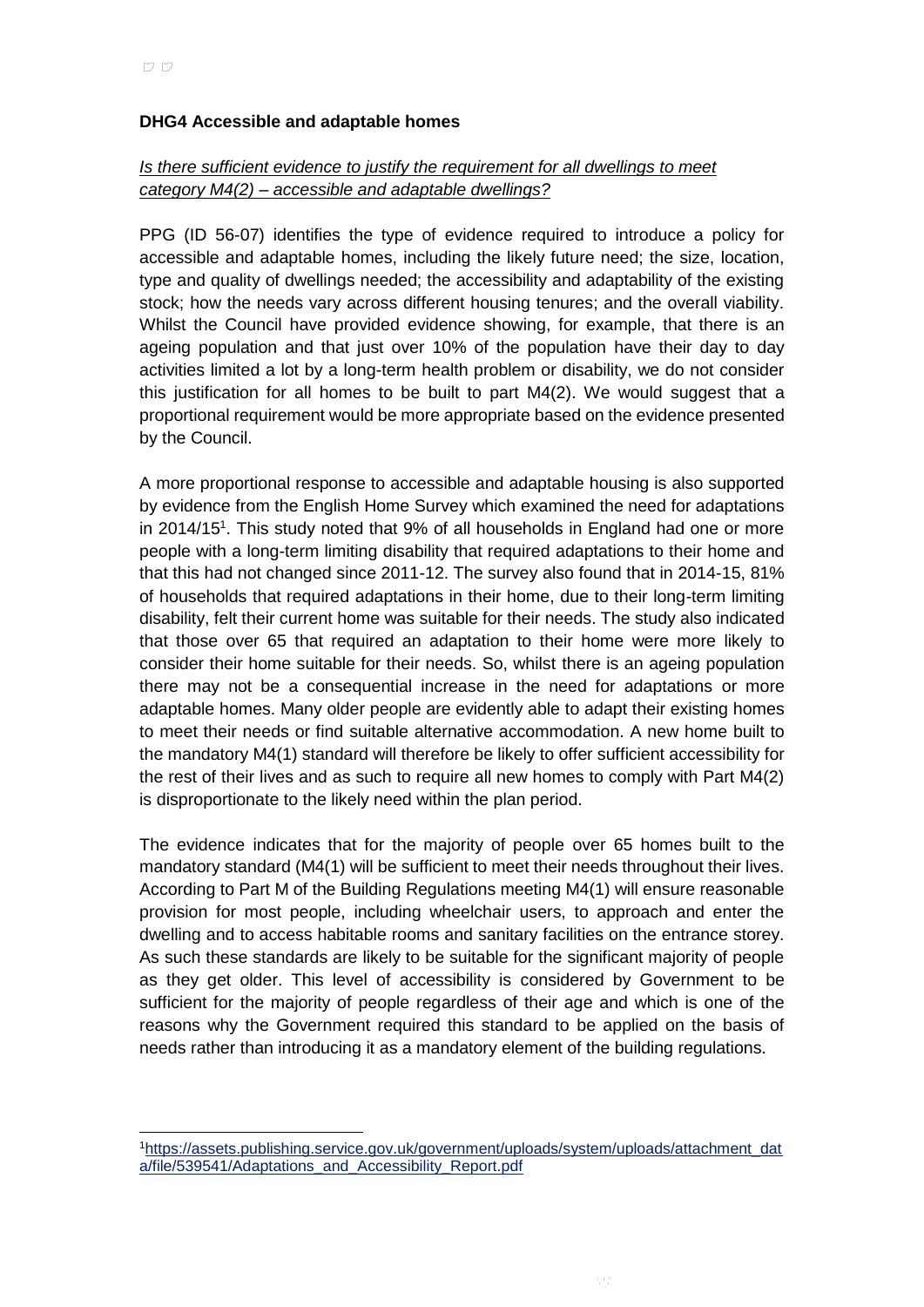As such the evidence indicates that some but not all homes should be built to Part M4(2). This would provide sufficient scope to meet the need for such homes whilst also ensuring development design and mix is not compromised by the demand for all homes to be built to the part M4(2).

### **Policy DHG6 – Self-build and Custom Housebuilding.**

*Is the requirement for provision for 5-10% of the total number of dwellings on site of 20 or more dwellings to made available as serviced plots for self and custom housebuilders justified by the evidence?* 

The HBF is supportive of self / custom build for its potential additional contribution to the overall supply of housing. But the Council's approach is only changing housing delivery from one form of house builder to another without any boost to housing supply. For this policy to provide any boost to housing the Council should identify new sites that it can use to deliver self-build housing rather than place this burden on the house building industry. We consider Government guidance on this issue to be more focussed on engaging with land owners to identify appropriate sites rather than requiring plots to be provided on by the housing building industry for self-builders. Paragraph 57-025 of PPG, for example, outlines that the Council should engage with landowners and encourage them to consider self-build and custom housebuilding. As the approach taken by the Council has not given sufficient consideration within the plan to identifying additional sites for self-builders in the DaSA.

We noted in our submission that no evidence had been provided, however, this was an error as Council had clearly set out in paragraph 4.52 the number of entries on their self and Custom Housebuilding register. As of the 1 March 2018 this was 108. However, we are concerned that across the Country the level of need outlined on selfbuild registers could be inflated and does not reflect demand and the financial ability of some of those on the list to become self-builders. Very little work has been undertaken by Councils to review these registers to ensure that they are a true reflection of the demand for such homes. We have noted that when Councils have revisited their registers in order to confirm whether individuals wish to remain on the register numbers have fallen significantly. This has been the case at the EIP for both the Hart and Runnymede Local Plans. In Runnymede for example more stringent registration requirements were applied in line with national policy and saw the numbers of interested parties on the register fall from 155 to just 3. We could not find any evidence as to whether the Rother DC has revisited its self-build register since its introduction to examine whether those individuals on the list are still interested in, or have a realistic prospect of, building their own home or whether their housing needs have been met either through the acquisition of self-build plot or through the purchase of a new home.

We would therefore recommend that the policy is reframed to encourage the provision of self-build plots which would be more consistent with the Government's intention. Such an approach would also require the Council to take a more